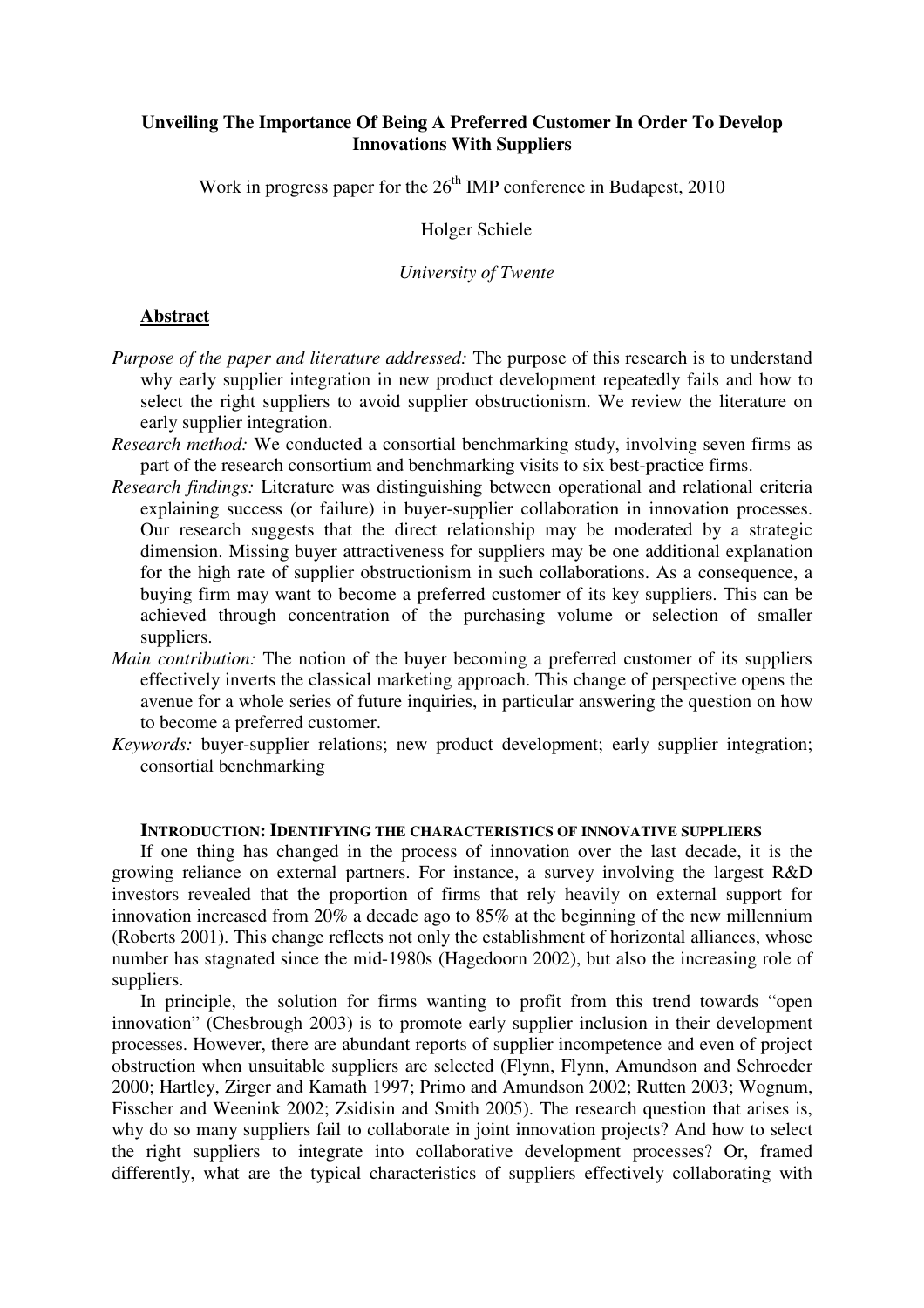buyers in new product development? For many firms, this is a new and unconventional situation, since what is purchased is the supplier's competence to come up with a solution, not a finished product, as in the past (Golfetto and Gibbert 2006).

There is abundant literature on new product development that focuses on projectmanagement issues, but the problem of supplier selection arises prior to the start of a project or in its very early phases. Only few and indirect references can be found in the literature. For instance, Handfield et al. have surveyed the practice of supplier selection criteria for supplier integration (Handfield, Ragatz, Petersen and Monczka 1999), while Croom reports on sourcing criteria observed in several case studies (Croom 2001). Rese proposed a process model for selection, but does not examine the criteria for recognizing (potentially) innovative suppliers (Rese 2006). Schiele put forward propositions for such criteria (Schiele 2006), which however were derived from theory and not subject to any empirical verification.

Faced with this underdeveloped state of research, we decided to explore the question using a qualitative research methodology. In detail, we organized a "consortial benchmarking" project. In such a research setting an academic-practitioner research consortium is formed which jointly visits best practice firms and benchmarks their experiences with the research question ad hand. In this case, next to the academic organizers, our research consortium consisted of delegates from seven firms interested in the question. Jointly we visited six best practice firms questioning them on how they identify innovative suppliers and which are their particular characteristics.

Findings indicate that in addition to operational criteria, such as the technical competence of a supplier and relational criteria, such as cultural fit, a strategic dimension plays a role. If the buyer is not sufficiently attractive for the supplier the latter may be hesitant in collaborating in innovation. In case of a scarcity of suppliers such as in many segments of industrial markets it may become a strategic necessity of firms to become a "preferred customer" of their key suppliers in order to benefit from their power of innovation. This surprising finding effectively inverts the classical marketing approach, which was directed at increasing the seller's attractiveness. This paper's contribution is to highlight the importance of the buyer becoming interesting for the seller. Further, our case studies provide some first hints on how to become a preferred customer.

The paper is organised as follows: In the next section a framework for analysis will be elaborated. This framework served as basis for the benchmarking study, which will be explained subsequently. Then, the results, namely the unveiling of the preferred customer concept will be laid out. Finally, we can discuss implications.

### **FRAMEWORK FOR ANALYSIS: IDENTIFICATION OF INNOVATIVE SUPPLIERS AS A TASK IN NEW PRODUCT DEVELOPMENT**

As a point of departure, a framework for analysis can be derived that distinguishes between operational and relational sourcing criteria (Croom 2001; Schiele 2006).

For the operational sourcing criteria, that is, the character of the supplying firm, the importance of the supplier's technical competence has been identified in the research on new product development (Birou and Fawcett 1994; Handfield, Ragatz, Peterson and Monczka 1999; Hartley, Zirger and Kamath 1997; Primo and Amundson 2002; Wasti and Liker 1999). Another suggestion is that the suppliers' quality performance, assessed in terms of certificates obtained, for example, could serve as an indicator (Di Benedetto, Calantone, Van Allen and Montoya-Weiss 2003; Ellram 1990; Handfield, Ragatz, Peterson and Monczka 1999). The suppliers' innovativeness in terms of launching new products by their own is also mentioned (Di Benedetto, Calantone, Van Allen and Montoya-Weiss 2003; Handfield, Ragatz, Peterson and Monczka 1999).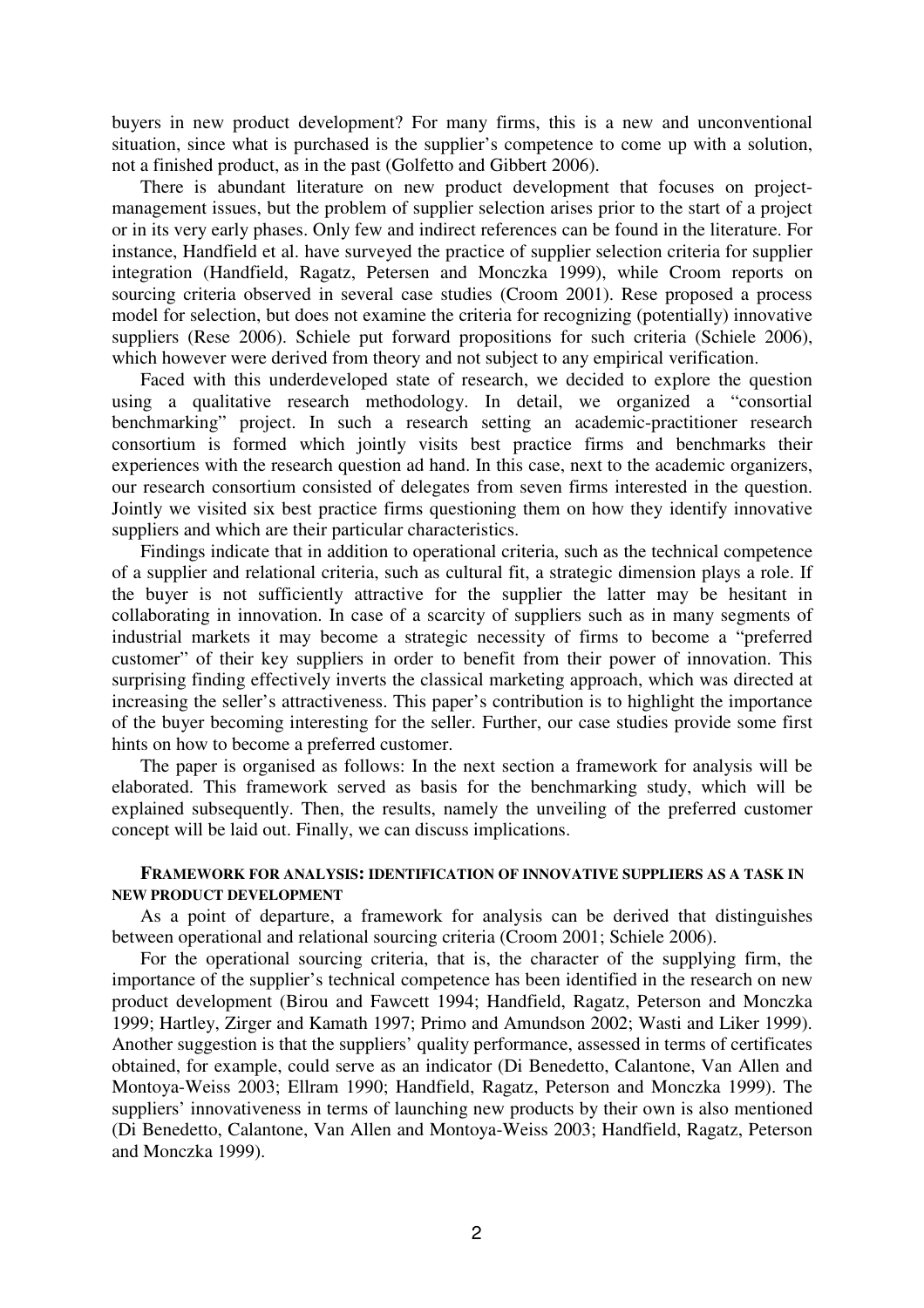As far as relational sourcing aspects are concerned, that is, the character of the buyersupplier relationship, there is a clear focus on the importance of trust, in addition to an emphasis on the relevance of a cultural fit between the collaborating firms, as integration has first and foremost been regarded as a social process (Handfield, Ragatz, Petersen and Monczka 1999; Petersen, Handfield and Ragatz 2003; Ragatz, Handfield and Scannell 1997).

Insert figure 1 about here

\_\_\_\_\_\_\_\_\_\_\_\_\_\_\_\_\_\_\_\_\_\_\_\_\_\_\_\_\_\_

\_\_\_\_\_\_\_\_\_\_\_\_\_\_\_\_\_\_\_\_\_\_\_\_\_\_\_\_\_\_

Although it is possible to derive a framework for analysis, a comprehensive theory is missing, as are clear indications for management on how to fully exploit the contribution of supply bases to new product development. This situation is a typical environment for "mode 2-type" research (Gibbons, Limoges, Nowotny, Schartzmann, Scott and Trow 1994), which involves a comparatively new and practically relevant problem coinciding with limited research maturity. A consortial benchmarking case study project fits particularly well in such a context.

### **METHOD: ACADEMIC-PRACTITIONER COLLABORATIVE RESEARCH USING A CONSORTIAL BENCHMARKING APPROACH**

Consortial benchmarking is multi-phase collaborative benchmarking and can be characterized as a form of collective multi-case study work. Thus, in contrast to traditional individual forms of benchmarking (Camp 1989), several firms conduct the benchmarking exercise simultaneously, resulting in a cross-industry benchmarking study (Fahrni, Völker and Bodmer 2002). To date, consortial benchmarking has received attention almost exclusively in German-speaking countries (Fahrni, Völker and Bodmer 2002; Felde 2004; Puschmann and Alt 2005; Schweikert 2000).

Consortial benchmarking brings together a group of investigators (the consortium) who are interested in finding an answer to a specific research question. The consortium is composed of practitioners from several firms who finance the project and send delegates on benchmarking visits, ensuring relevance by co-defining the research questions and academics who add theoretical knowledge and ensure methodological rigor. The team visits and benchmarks several best-practices firms and collects data on a research topic. This way, a large research team including practitioners as well as academics visits each best-practices firm. They listen to presentations, conduct topical discussions, talk to managers, visit the firm's installations and review internal documents.

The consortial benchmark method follows four distinct phases, which will be explained below:

- I. *Preparation:* In the first phase a reference framework is generated and the members of the research consortium are selected. In this case, the consortium consisted of the following firms: BMW, Dräger Medical, Siemens Automation & Drives, Siemens Global Procurement and Logistics (central function), Siemens Logistics & Assembly Systems and Unilever. The consortium was put together by the organizers in cooperation with the German purchasers' association, BME.
- II. *Kick-off workshop:* In the second phase of a consortial benchmarking project an interview guide for the visits is developed and best-practice firms which could be an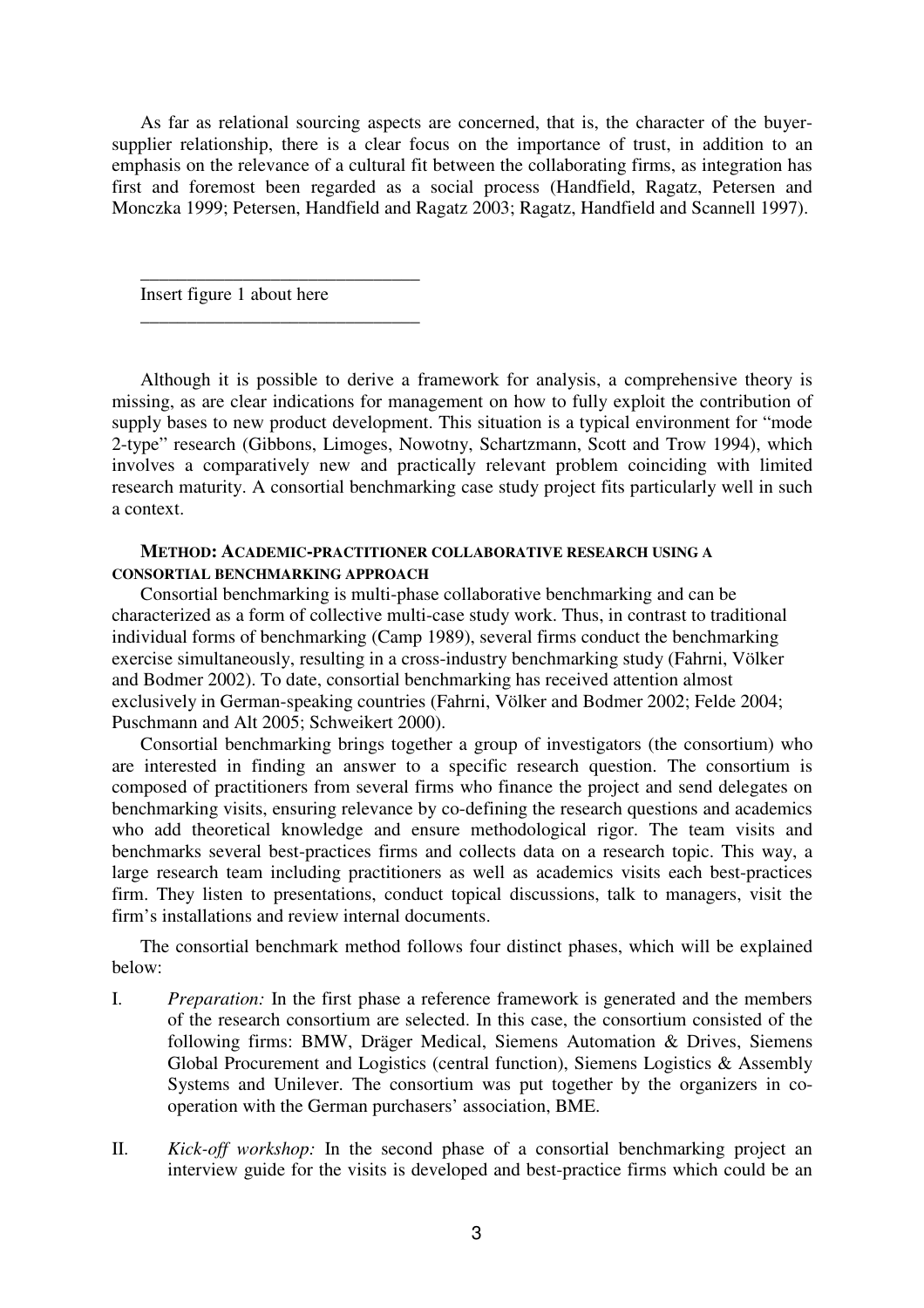interesting object of analysis are identified. In our case, during a two day workshop with delegates from the firms participating in the research consortium a detailed questionnaire was developed based on the initial research framework explained above. The topics were the characteristics of innovative suppliers and how to identify them, as well as internal organizational issues within innovative firms. For the sake of brevity, here we focus only on the first part, that is, the characteristics of innovative suppliers and their identification. The consortium also agreed on a list of firms to be visited. The selection of the best-practice firms was based on 42 outside-in studies plus suggestions from the consortium firms' delegates. For example, prizes commending the innovativeness of these firms, as well as citations in the literature, were used as points of departure for inclusion. A voting scheme was used to rank the proposed firms.

A comparison of selection criteria for innovative suppliers from the literature with criteria commonly used for supplier evaluation (Weber, Current and Benton 1991) yielded a negligible difference from a content point of view. With the exception of innovativeness, the proposed operational and relational criteria are the same as those used for "normal" supplier selection. Indeed, firms have been found not to differentiate here (Hartley, Zirger and Kamath 1997). Questions arose in the research consortium as to whether there were more proprietary models for selecting innovation-suppliers and how the predictive power of selection criteria could be increased.

III. *Benchmarking visits*: The third phase is the core of a consortial benchmarking project, because the actual benchmarking visits take place. Here, the new knowledge has to be generated. The firms visited in our study have a strong background in the production industry (in chronological order, including the location visited): Deckel Maho Gildemeister (machine tool manufacturing, Bielefeld, Germany); BMW (motor vehicles manufacturing, Munich, Germany, which decided to join the consortium after being visited as a best-practice example); Leica Geosystems (manufacturer of precision measuring instruments, Heerbrugg, Switzerland); Magna Steyr (automotive contract manufacturing and contract development, Graz, Austria); BSH – Bosch Siemens Haushaltsgeräte, Electronics, Drives & Systems Unit (producer of components for household appliances, Regensburg, Germany); and Cherry (production of computer input devices, switches and controls, and automotive supply, Auerbach, Germany).

Each visit took one and a half days. The first day usually included briefing consortium team members and possibly a visit to the production facilities or a first informal dinner meeting with members of the best-practice firm. The second day was taken up with presentations by the best-practice firms and a discussion of the research questions. From the consortium firms, the head of purchasing and the head of research and development or their delegates usually participated in the visits. From the bestpractice firms, the functions mentioned above were typically represented during the visit, in addition to the chief executive officer and colleagues in a pertinent area, such as the head of the innovation division or advanced sourcing or supplier development. Immediately after the visit to the best-practice firm, still on site, the members of the research consortium, i.e. the visitors, met in a separate room and compiled the findings.

IV. *Final meeting*: The last phase of a consortial benchmarking project targets at harvesting, discussing and summarizing the findings. After more than a year of study, the lessons learned from the individual benchmarking visits were collated and a final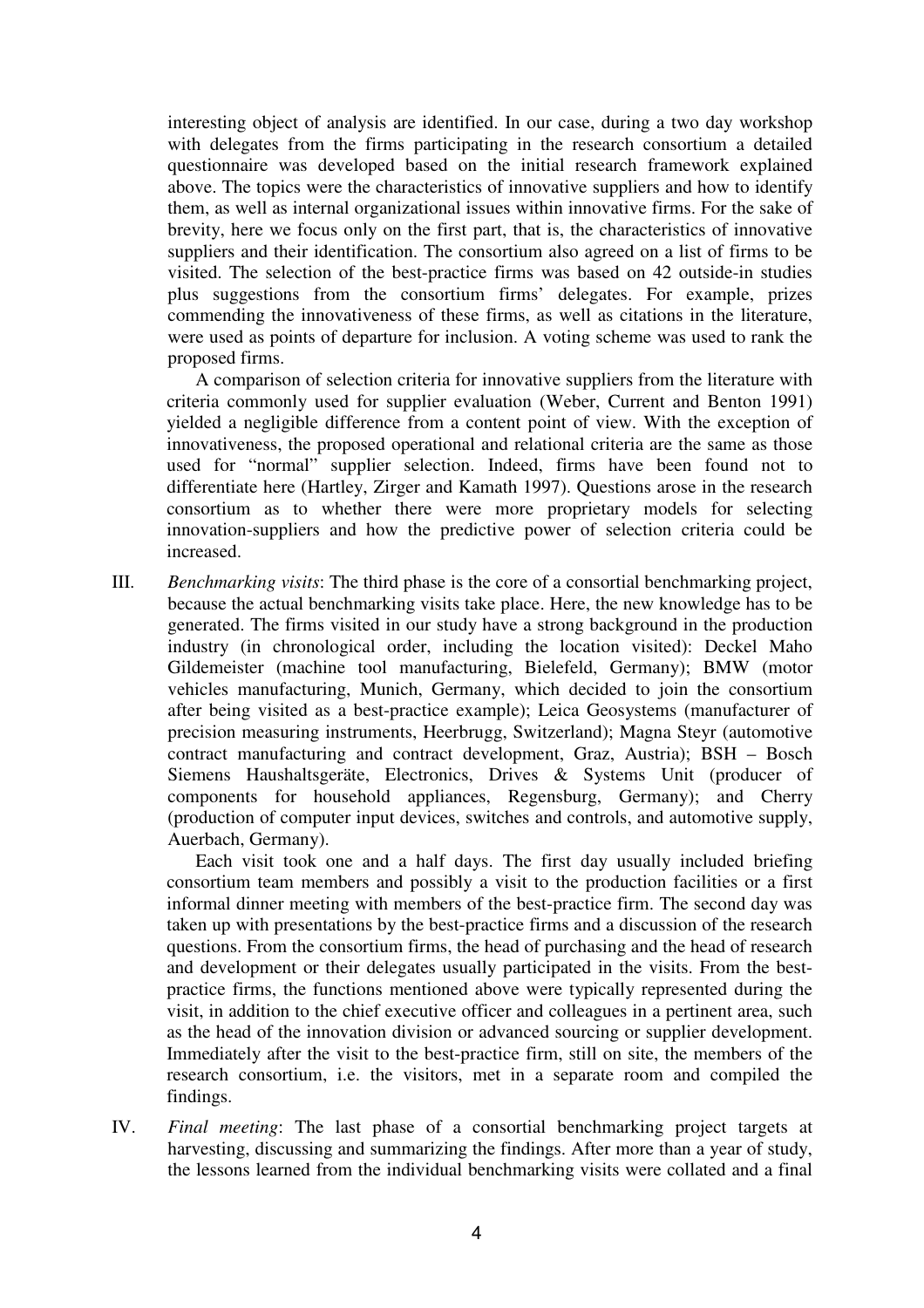report produced. A final one-day meeting was organized to discuss the results and conclude discussions on issues that had remained open during the visits.

The next section elaborates on the most interesting finding from the project: unveiling the "preferred customer" concept.

#### **RESULTS: THE COMMONLY OVERLOOKED IMPORTANCE OF BEING A PREFERRED CUSTOMER**

During the benchmarking visits, several features were found that explain how bestpractice firms identify innovative suppliers and the characteristics they consider important. Five out of six best-practice firms had introduced capability and performance-based supplier classification schemes that led to the identification of a small group of distinguished "core" suppliers. With one best practice firm, for instance, for a supplier to be put into the highest category and become a "preferred supplier," it needed an innovation advantage over its competitors of more than six months.

While "preferred supplier" is a well-known concept, during the visits to the best-practice firms, the importance of a reverse perspective on the buyer-seller relationship became apparent: the need to be the "preferred customer" of key suppliers to ensure that the suppliers make a maximum contribution to innovation.

Unfortunately, it was not possible at this stage to identify a consistent and shared system of identifying collaboration-skilled suppliers, even in the best-practice firms. What was reported, however, is the idea of ensuring full support from suppliers by becoming one of their preferred customers. Some best-practice firms have developed specific sourcing strategies aimed at securing collaboration with prime suppliers. With one of the visited firms, for example, the objective was to purchase between 10% and 30% of turnover from a core supplier. This ensured treatment as a preferred customer from this supplier's point of view, without creating too much dependency. This practice is reminiscent of Japanese sourcing structures, where individual buyers are often even more important to their core suppliers in terms of supplier turnover (Birou and Fawcett 1994; Wasti and Liker 1999).

Not being a preferred customer of a supplier was reported to cause problems, not only in terms of delivery failures, but also with regard to new product development. Such a situation happened to one of the best practice firms, which had decided to source from the world market leader in a particular component, located in Asia. The trigger had been more favorable prices. However, after some time problems in delivery occurred. The world-market leader was suffering from a lack of production capacity. The small buyer located on another continent did not get deliveries first. Instead, the supplier allocated the scare production capacity to their traditional, large customers. The situation got even worse, when our case company planned a new product line and needed innovative solutions. The world-market leader did not offer sufficient support in research and was not willing to fully adapt their products to the customer's wishes. Finally, the situation became strategically alarming when the competitors of our case company - headquartered in the same country as the worldleading supplier - entered the European market with fully customized components. In this moment the case company decided to act. Unfortunately, their traditional supplier had gone bankrupt in the meantime, so that switching back was no option. Instead, they decided to switch from the one large, world-market leader to two smaller  $2<sup>nd</sup>$  tier suppliers. The new smaller suppliers were offered an intensive supplier development program to enable them to achieve a level of performance similar to that of the former supplier. With these suppliers, then, preferred customer status could be achieved and this allowed the buyers to influence the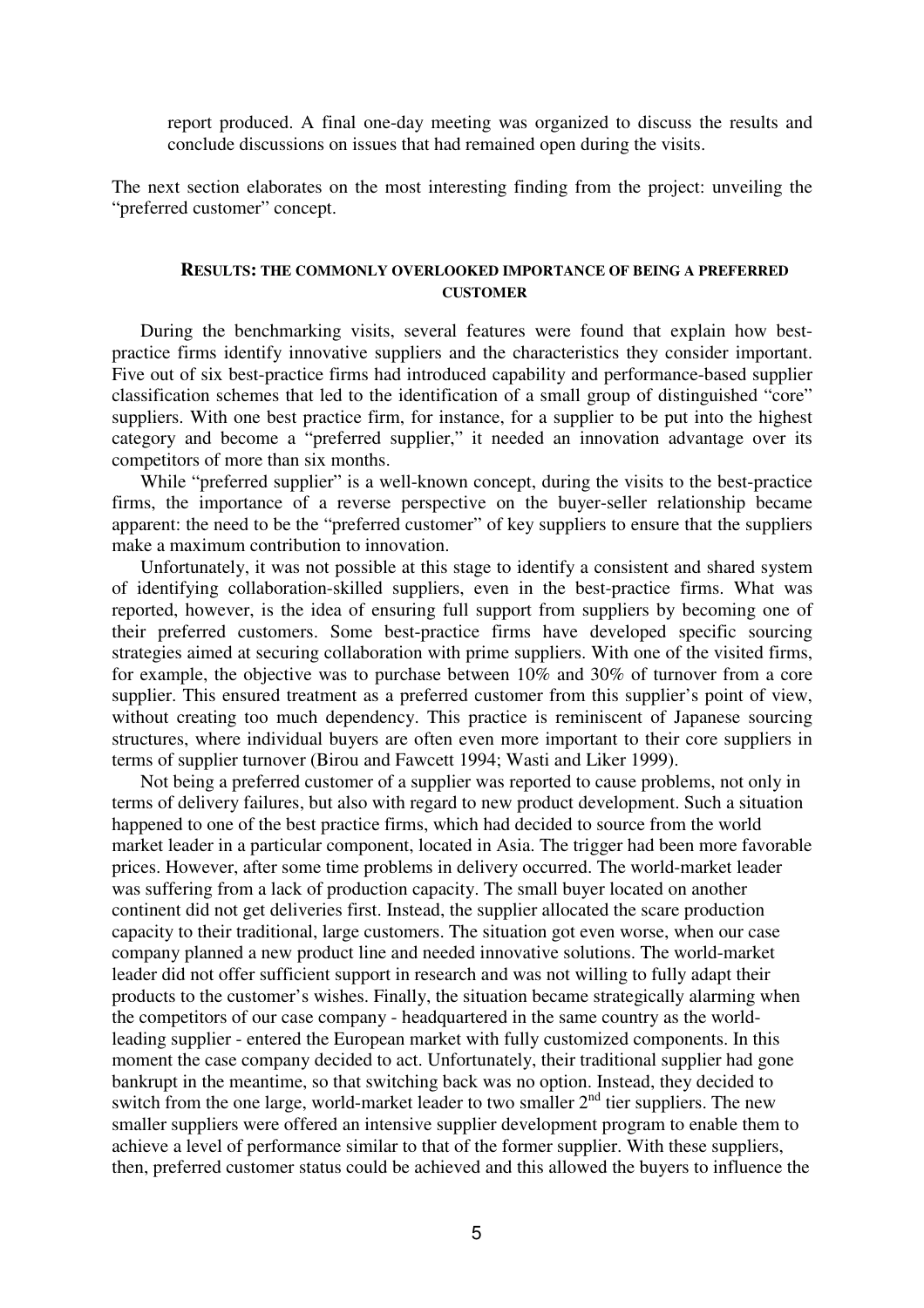direction of research and to achieve a product design that exactly fit the intended application and ultimately restored competitiveness (figure 2).

Insert figure 2 about here

\_\_\_\_\_\_\_\_\_\_\_\_\_\_\_\_\_\_\_\_\_\_\_\_\_\_\_\_\_\_

\_\_\_\_\_\_\_\_\_\_\_\_\_\_\_\_\_\_\_\_\_\_\_\_\_\_\_\_\_\_

A firm has preferred customer status with a supplier if the supplier ensures preferential resource allocation to satisfy the buyer. This can be achieved in several ways: the supplier can dedicate its best personnel to joint new product development, customize its products in accordance with the preferred customer's wishes, offer innovations to this firm first or even enter into an exclusivity agreement. The supplier can also ensure privileged treatment when constraints in production capacity result in bottlenecks.

Once the notion of preferred customer emerged during a visit to a best-practice firm, it was discussed in the consortium. Retrospectively, most consortium members confirmed this thesis with their own core suppliers. The concept was then discussed during the remaining visits to best-practice firms so that further evidence could be collected. Indeed, it may be worth amending the initial framework of an operative and a relational dimension (Figure 1) to include a strategic dimension. According to the preferred customer thesis, the innovative contribution of suppliers does not directly depend on operational and relational characteristics, but is mediated by a strategic dimension, the preferred customer construct (Figure 3).

Insert figure 3 about here

\_\_\_\_\_\_\_\_\_\_\_\_\_\_\_\_\_\_\_\_\_\_\_\_\_\_\_\_\_\_

\_\_\_\_\_\_\_\_\_\_\_\_\_\_\_\_\_\_\_\_\_\_\_\_\_\_\_\_\_\_

The operational characteristics of the supplying firm, for example its R&D capacity, do not automatically lead to more innovations with a particular buyer unless this capacity is applied to the benefit of this buyer and not spread among the demands of other customers. Trusted and intensive relationships do not develop with all customers, but primarily with those considered the most important or the most visible. Through introducing the notion of the preferred customer, the model gains predictive power: if a buyer has the chance to become a preferred customer of a supplier, the groundwork may be laid to develop a trusting and intensive relationship over time, which then fosters innovation.

## **DISCUSSION: FAILURE TO BE A PREFERRED CUSTOMER AS A REASON FOR SUPPLIER OBSTRUCTIONISM**

Regarding the initial research question on why repeatedly supplier obstructionism is reported as cause of failure in collaborative innovation processes, an option not discussed so often can be proposed: the buyer may not be attractive enough for the supplier. Indeed, suppliers may even be willing to discontinue serving unattractive customers (Helm, Rolfes and Günter 2006). As a consequence, one way of improving the success of collaboration with suppliers in new product development can be to increase the buyer's attractiveness for the supplier. The idea of purposefully trying to become a preferred customer of suppliers is opposed to the classic assumption that sellers must take all the responsibility for becoming well positioned with buyers.

The preferred customer concept identifies a significant "white spot" that has received only limited attention in the literature. After a case study project on new product development, Wynstra et al. concluded that the buyer should present itself as a "kind of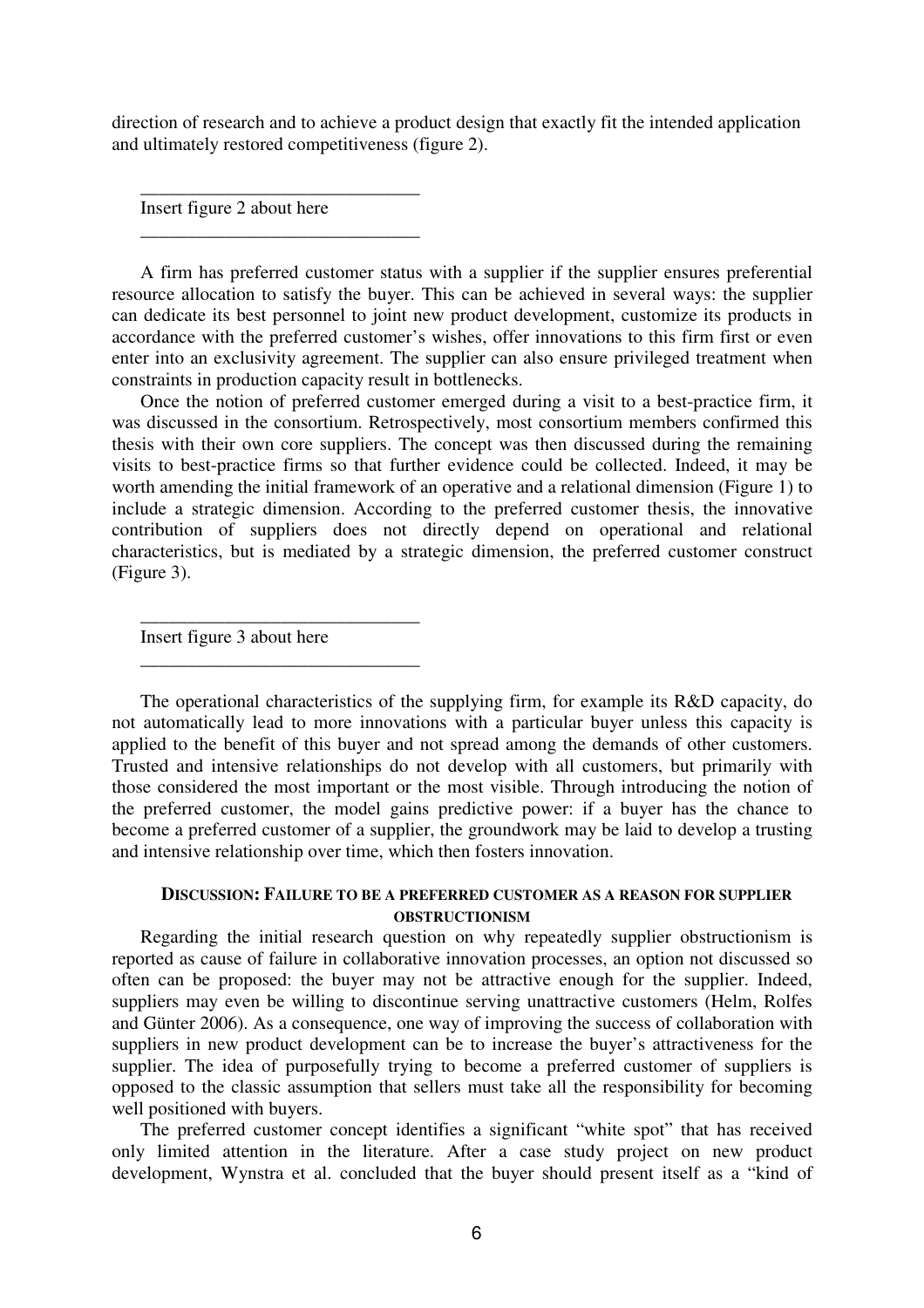supplier" to its supplier, that is, actively try to become interesting to the supplier (Wynstra, Weggeman and van\_Weele 2003). Ellegaard et al., again drawing from a case study, highlight the importance of customer attractiveness in industrial buyer-supplier relationships (Ellegaard, Johansen and Drejer 2003), while Christiansen and Maltz conducted case studies with small Danish firms that were trying to become "interesting customers" to their large international suppliers (Christiansen and Maltz 2002).

The scarcity of research on the issue may also be due to the conceptual difficulties of capturing this strategic phenomenon. From a market-based view, suppliers generally play a limited role, because their unlimited availability is assumed (Ramsay 2001). Researchers rooted in the classic, resource-based view would also have difficulties with the preferred customer concept, since their theory focuses on the internal setting of a firm and has next to nothing to say about inter-firm relationships, such as the supply environment (Foss 1999; Mathews 2002).

Unveiling the importance of being a preferred customer asks firms actively assess their status with their suppliers. Understanding if they have preferred customer status with the key innovation-suppliers can refine the selection process of partners for innovation, reduce supplier-induced project failures and ultimately increase the firm's innovativeness.

#### **LIMITATIONS AND FUTURE RESEARCH**

There are limitations to our research, however, with respect to generalizability, despite this being an instrumental case study (Stake 2005). Both the best-practice firms and the consortium member firms are predominantly rooted in hi-tech industries. This renders the results applicable to similar industrial environments, only. Further, the importance of being a preferred customer may foremost be an issue in the context of innovation and in case of supplier scarcity.

None the less, from this new perspective it may be possible to revisit research on supplier obstructionism. A lack of interest on the part of the supplier may be at the heart of the problem, rather than poor project management, the usual explanation.

A prominent new task for supply management is to ensure that the firm has preferredcustomer status with suppliers that need to be integrated into new product development. Unfortunately, we know too little about how to accomplish this task, other than to suggest consistent supply-base streamlining, so as to attain maximum importance in terms of volume with the remaining suppliers. Purchaser's need to know more about the true expectations of their suppliers (Ramsay and Wagner 2009). Elaborating further on this issue will be a useful focus for future research. This is a new, strategically oriented rationale for the ongoing debate on supply-base streamlining.

Inverting the traditional perspective and focusing on the buyer's attempt to become more attractive for its suppliers also opens up a rich field of enquiry for future research. Customer attractiveness can be analyzed as one of the antecedents of successful buyer-supplier collaboration in new product development and innovation. Another avenue for research lies in the field of resource allocation in production. This is particular relevant in a boom-phase, when there are shortages on the market and suppliers have to distribute their scare production capacity. Finally, a challenge arises on how to become a preferred customer of leading suppliers, if the buyer is a small firm or if being located in a remote location.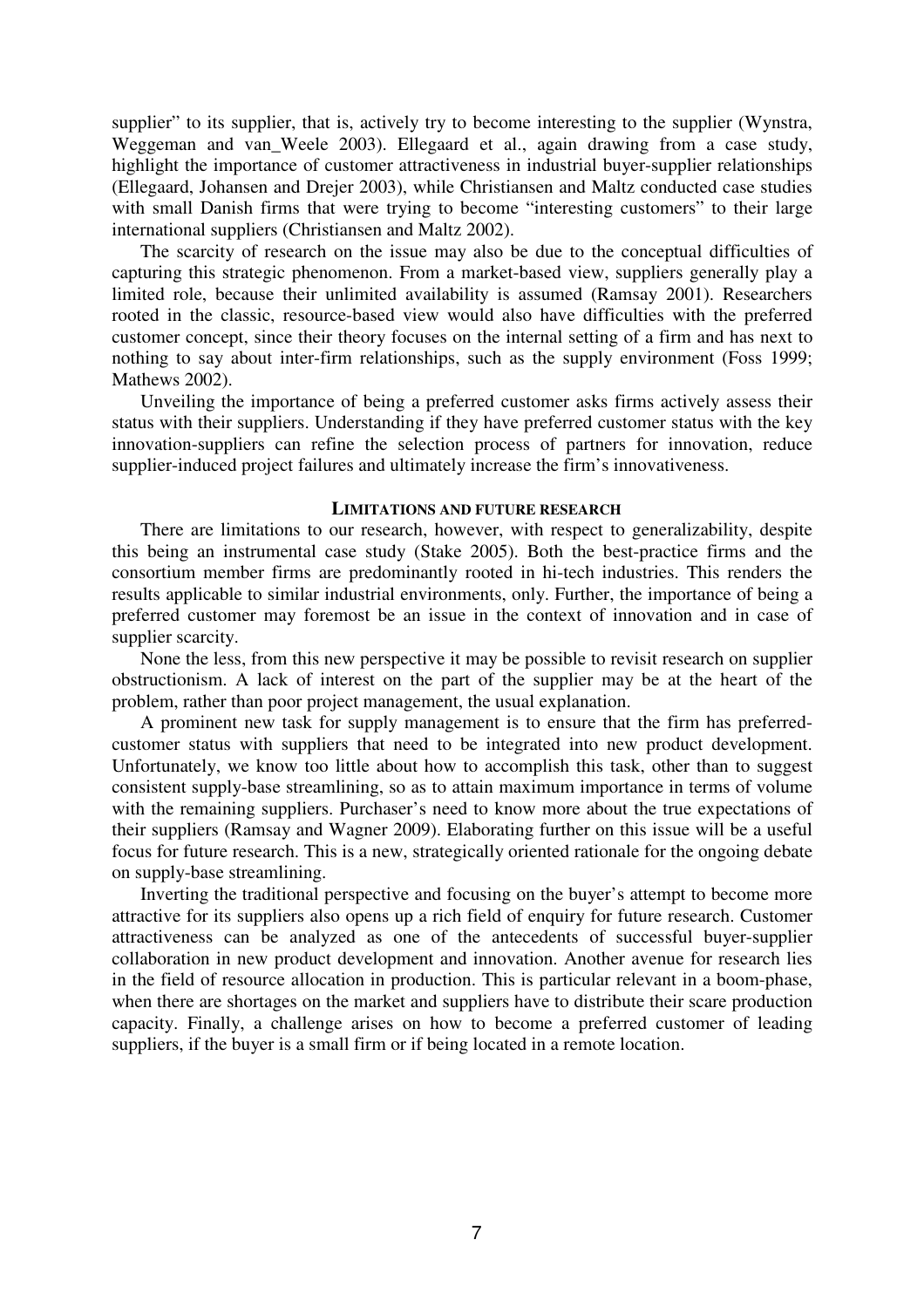#### **REFERENCES**

- Birou, L.M. and S.E. Fawcett "Supplier Involvement in Integrated Product Development: A Comparison of US and European Practices," International Journal of Physical Distribution & Logistics Management, (24:5), 1994, pp 4-14.
- Camp, R.C. Benchmarking: the search for industry best practices that lead to superior performance, Quality Press, Milwaukee, Wis. etc., 1989.
- Chesbrough, H. Open innovation: the new imperative for creating and profiting from technology, Harvard Business Press, Boston, 2003.
- Christiansen, P. and A. Maltz "Becoming an" interesting" customer: Procurement strategies for buyers without leverage," International Journal of Logistics: Research and Applications, (5:2), 2002, pp 177-195.
- Croom, S.R. "The dyadic capabilities concept: examining the processes of key supplier involvement in collaborative product development," European Journal of Purchasing & Supply Management, (7:1), 2001, pp 29-37.
- Di Benedetto, C., R. Calantone, E. Van Allen and M. Montoya-Weiss "Purchasing joins the NPD team," Research-Technology Management, (46:4), 2003, pp 45-51.
- Ellegaard, C., J. Johansen and A. Drejer "Managing industrial buyer-supplier relations The case for attractiveness," Integrated Manufacturing Systems, (14:4), 2003, pp 346-356.
- Ellram, L.M. "The Supplier Selection Decision in Strategic Partnerships," Journal of Purchasing and Materials Management, (20:4), 1990, pp 8-14.
- Fahrni, F., R. Völker and C. Bodmer. Erfolgreiches Benchmarking in Forschung und Entwicklung, Beschaffung und Logistik, Hanser, München etc., 2002.
- Felde, J. Supplier collaboration: an empirical analysis of Swiss OEM-supplier relationships, Difo-Druck, Bamberg, 2004.
- Flynn, B.B., E.J. Flynn, S.D. Amundson and R.G. Schroeder "Team characteristics as enablers of fast product development speed," Advances in Interdisciplinary Studies of Work Teams, (5), 2000, pp 133-169.
- Foss, N.J. "Networks, capabilities, and competitive advantage," Scandinavian Journal of Management, (15:1), 1999, pp 1-15.
- Gibbons, M., C. Limoges, H. Nowotny, S. Schartzmann, P. Scott and M. Trow. The new production of knowledge: the dynamics of science and research in contemporary societies, Sage Publ., London etc., 1994.
- Golfetto, F. and M. Gibbert "Marketing competencies and the sources of customer value in business markets," Industrial Marketing Management, (35:8), 2006, pp 904-912.
- Hagedoorn, J. "Inter-firm R&D partnerships: an overview of major trends and patterns since 1960," Research Policy, (31:4), 2002, pp 477-492.
- Handfield, R., G. Ragatz, K. Peterson and R. Monczka "Involving Suppliers in New Product Development?," California Management Review, (42), 1999, pp 59-82.
- Handfield, R.B., G.L. Ragatz, K.J. Petersen and R.M. Monczka "Involving Suppliers in New Product Development," California Management Review, (42:1), 1999, pp 59-82.
- Hartley, J.L., B.J. Zirger and R.R. Kamath "Managing the buyer-supplier interface for ontime performance in product development," Journal of Operations Management, (15), 1997, pp 57-70.
- Helm, S., L. Rolfes and B. Günter "Suppliers' Willingness to End Unprofitable Customer Relationships: An Exploratory Investigation in the German Mechanical Engineering Sector," European Journal of Marketing, (40:3/4), 2006, pp 366-383.
- Mathews, J.A. "A resource-based view of Schumpeterian economic dynamics," Journal of Evolutionary Economics, (12), 2002, pp 29-54.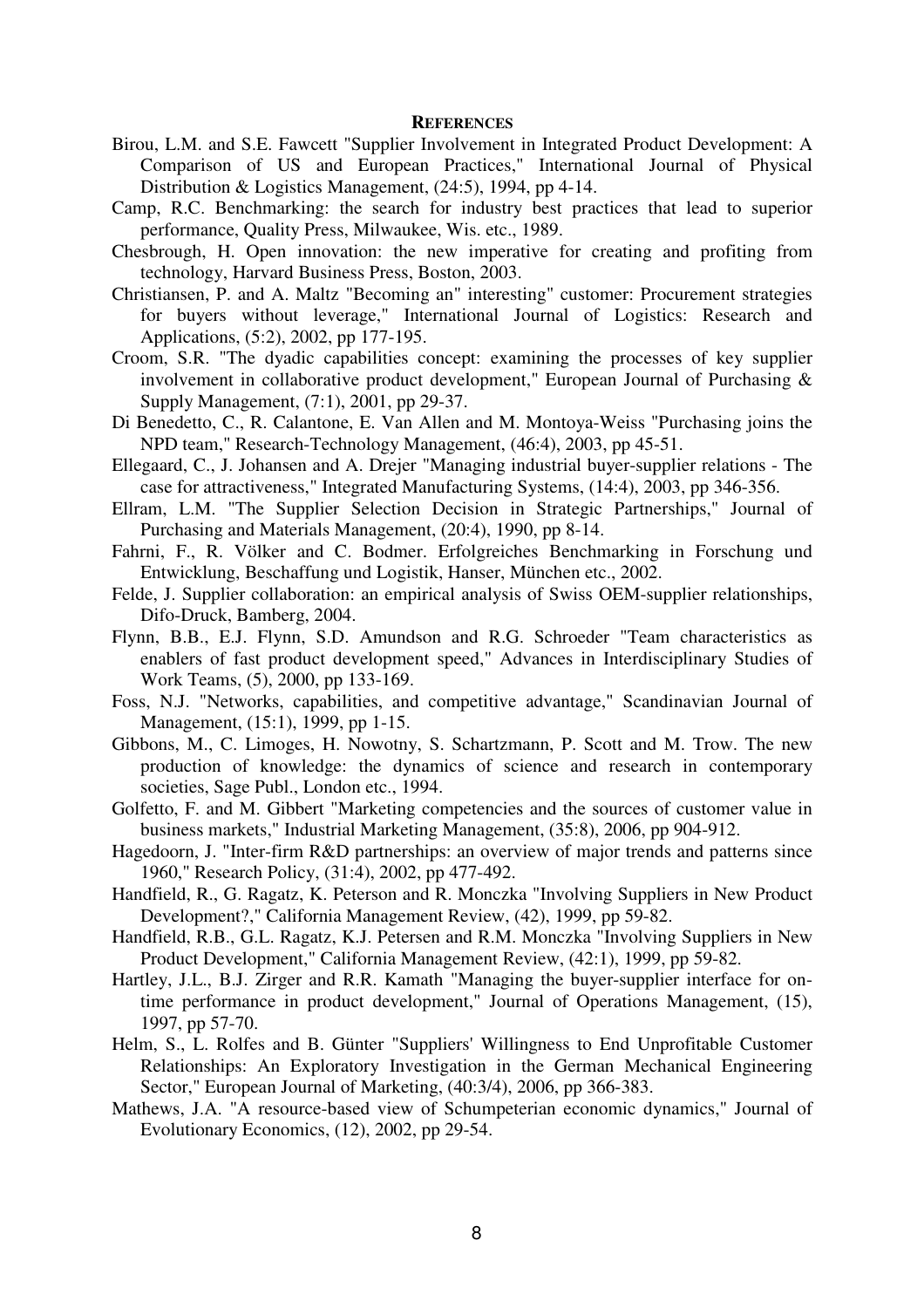- Petersen, K.J., R.B. Handfield and G.L. Ragatz "A Model of Supplier Integration into New Product Development," Journal of Product Innovation Management, (20), 2003, pp 284- 299.
- Primo, M.A.M. and S.D. Amundson "An exploratory study of the effects of supplier relationships on new product development outcomes," Journal of Operations Management, (20), 2002, pp 33-52.
- Puschmann, T. and R. Alt "Successful use of e-procurement in supply chains," Supply Chain Management: An International Journal, (10:2), 2005, pp 122-133.
- Ragatz, G., R. Handfield and T. Scannell "Success factors for integrating suppliers into new product development," Journal of Product Innovation Management, (14:3), 1997, pp 190- 202.
- Ramsay, J. "Purchasing's strategic irrelevance," European Journal of Purchasing & Supply Management, (7:4), 2001, pp 257-263.
- Ramsay, J. and B.A. Wagner "Organisational Supplying Behaviour: Understanding supplier needs, wants and preferences," Journal of Purchasing and Supply Management, (15:2), 2009, pp 127-138.
- Rese, M. "Successful and sustainable business partnerships: How to select the right partners," Industrial Marketing Management, (35), 2006, pp 72-82.
- Roberts, E.B. "Benchmarking Global Strategic Management of Technology. Survey of the word's largest r&d performers reveals, among other trends, a greater reliance upon external sources of technology," Research Technology Management, (44:2), 2001, pp 25- 36.
- Rutten, R. Knowledge and innovation in regional industry: an entrepreneurial coalition, Routledge, London etc., 2003.
- Schiele, H. "How to distinguish innovative suppliers? Identifying innovative suppliers as new task for purchasing," Industrial Marketing Management, (35:8), 2006, pp 925-935.
- Schweikert, S. Konsortialbenchmarking-Projekte: Untersuchung und Erweiterung der Benchmarking-Methodik in Hinblick auf ihre Eignung, Wandel und Lernen in Organisationen zu unterstützen, Verlag Werner Schweikert, Flein, 2000.
- Stake, R.E. "Qualitative case studies." In Denzin, N. K. and Y. S. Lincoln (Eds.), The Sage Handbook of Qualitative Research, Sage Publications Inc, Thousand Oaks et al.
- Wasti, S.N. and J.K. Liker "Collaborating with Suppliers in Product Development: A U.S. and Japan Comparative Study," IEEE Transactions on Engineering Management, (46:4), 1999, pp 444-461.
- Weber, C.A., J.R. Current and W.C. Benton "Vendor selection criteria and methods," European Journal of Operations Research, (50:1), 1991, pp 2-18.
- Wognum, P.M., O.A.M. Fisscher and S.A.J. Weenink "Balanced relationships: management of client-supplier relationships in product development," Technovation, (22), 2002, pp 341-351.
- Wynstra, F., M. Weggeman and A. van\_Weele "Exploring purchasing integration in product development," Industrial Marketing Management, (32:1), 2003, pp 69-83.
- Zsidisin, G.A. and M.E. Smith "Managing Supply Risk with Early Supplier Involvement: A Case Study and Research Propositions," The Journal of Supply Chain Management, (41:4), 2005, pp 44-57.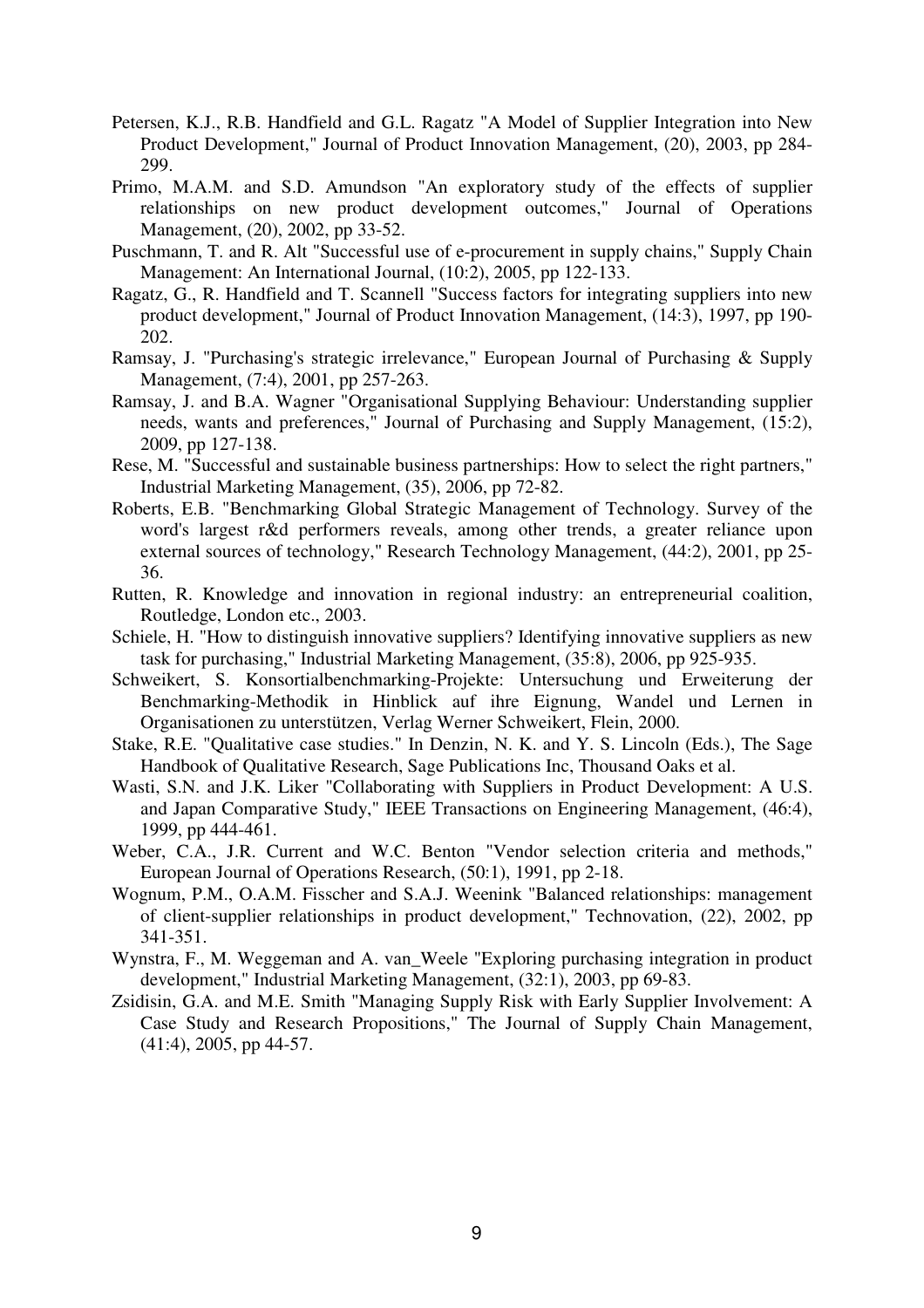

Fig. 1: initial framework for analysis. Source: authors' elaboration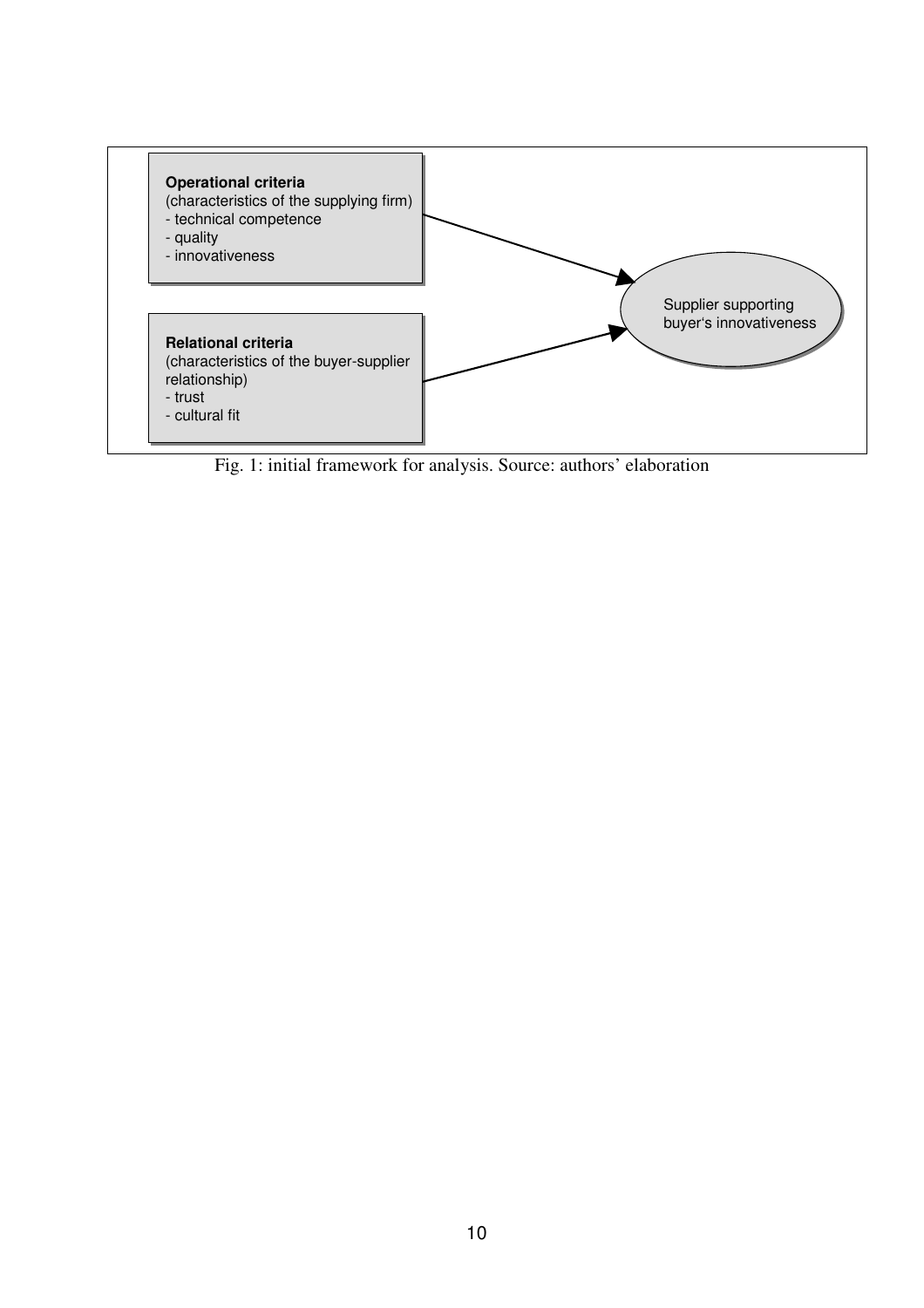

Fig. 2: becoming a preferred customer. Source: authors' elaboration